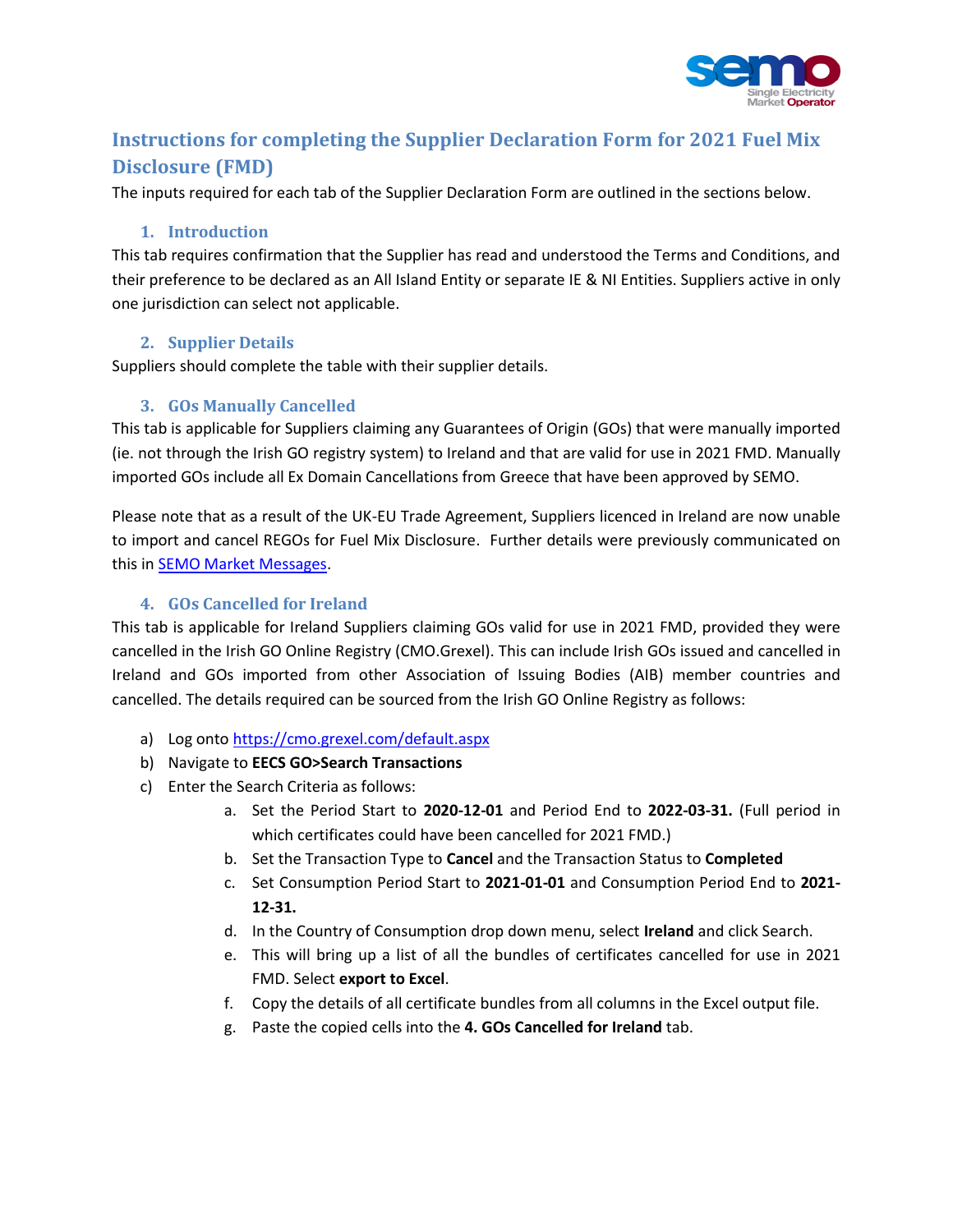

### **5. GOs Cancelled for NI**

This tab is applicable for Northern Ireland Suppliers claiming GOs valid for use in 2021 FMD, provided they were cancelled in the Irish GO Online Registry (CMO.Grexel) for use in Northern Ireland. This can include GOs issued in Ireland and cancelled for Northern Ireland, and GOs imported from other AIB member countries and cancelled for Northern Ireland. The details required can be sourced from the Irish GO Online Registry as follows:

- d) Log ont[o https://cmo.grexel.com/default.aspx](https://cmo.grexel.com/default.aspx)
- e) Navigate to **EECS GO>Search Transactions**
- f) Enter the Search Criteria as follows:
	- h. Set the Period Start to **2020-12-01** and Period End to **2022-03-31.** (Full period in which certificates could have been cancelled for 2021 FMD.)
	- i. Set the Transaction Type to **Cancel** and the Transaction Status to **Completed**
	- j. Set Consumption Period Start to **2021-01-01** and Consumption Period End to **2021- 12-31.**
	- k. In the Country of Consumption drop down menu, select **Northern Ireland** and click Search.
	- l. This will bring up a list of all the bundles of certificates cancelled for use in 2021 FMD. Select **export to Excel**.
	- m. Copy the details of all certificate bundles from all columns in the Excel output file.
	- n. Paste the copied cells into the **5. GOs Cancelled for NI** tab.

### **6. REGOs (NI suppliers only)**

This tab is applicable for NI Suppliers only that are claiming REGOs that have been retired for use in 2021 FMD. The details required to complete the tab can be sourced directly from the [Ofgem Renewables &](https://www.renewablesandchp.ofgem.gov.uk/)  [CHP registry.](https://www.renewablesandchp.ofgem.gov.uk/)

### **7. PSO Details (In SEM)**

If suppliers wish to claim Balancing Market units that are in receipt of support, the units should be detailed on the **PSO Details (In SEM)** tab. See below for supporting information regarding some of the details required:

- The PSO In SEM unit(s) FMD\_G\_IDs should be detailed. If you are unfamiliar with the unit(s) FMD\_G\_ID, please contact the GO team to register the PSO (In SEM) unit and be assigned an FMD\_G\_ID; and
- The MPRN provided by ESBN for Irish units or NIE for Northern Irish units; and
- The PPA number, also referred to as the REFIT or AER reference; and
- The Start and End Date represent the date range that the unit received support during 2021:
	- $\circ$  Example 1: If a unit left support and registered for the GO scheme on the 30<sup>th</sup> of June 2021, the PSO Start/End Dates would be 01-01-2021 to 30-06-2021.
	- $\circ$  Example 2: If a unit was in support for the full calendar year, the PSO Start/End Dates would be 01-01-2021 to 31-12-2021.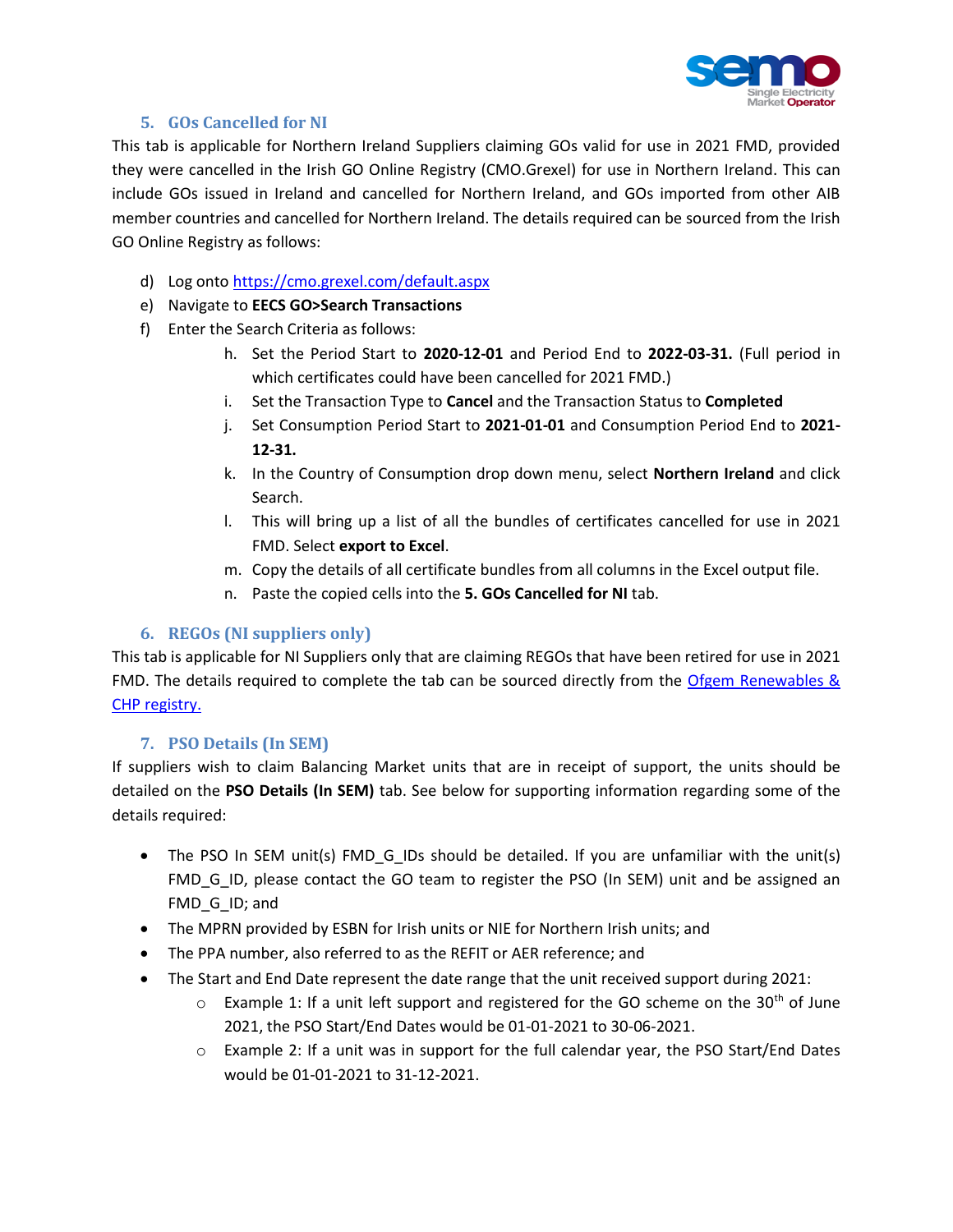

## **8. PSO Details (Out of SEM)**

If suppliers wish to claim units that are not registered in the Balancing Market, but are in receipt of support, the units should be detailed on the **PSO Details (Out of SEM)** tab. See below for supporting information regarding some of the details required:

- The PSO Out of SEM unit(s) FMD\_G\_IDs should be detailed. If you are unfamiliar with the units FMD\_G\_ID, please contact the GO team to register the PSO Out of SEM unit and be assigned an FMD G ID; and
- The MPRN provided by ESBN for Irish units or NIE for Northern Irish units; and
- For Out of SEM units in Ireland, the Subpod, the five digit numeric code which forms part of the Recorder ID. If not familiar with this code, contact the GO team to confirm; and
- The PPA number, also referred to as the REFIT or AER reference; and
- The Start and End Date represent the date range that the unit received support during 2021:
	- $\circ$  Example 1: If a unit left support and registered for the GO scheme on the 30th of June 2021, the PSO Start/End Dates would be 01-01-2021 to 30-06-2021.
	- o Example 2: If a unit was in support for the full calendar year, the PSO Start/End Dates would be 01-01-2021 to 31-12-2021.

### **9. Generator Attributes (In SEM)**

If suppliers wish to claim units that are registered in the Balancing Market, but are not in receipt of GOs or support, the units should be detailed on the **Gen Attributes (In SEM)** tab. See below for supporting information regarding some of the details required:

- The Gen Attributes In SEM unit(s) FMD\_G\_IDs should be detailed. If you are unfamiliar with the units FMD G ID, please contact the GO team to register the Gen Attributes In SEM unit and be assigned an FMD\_G\_ID; and
- The MPRN provided by ESBN for Irish units or NIE for Northern Irish units; and
- The Start and End Date represent the date range that the supplier was in contract with the unit:
	- a. Example 1: If the unit was contracted with the supplier up to  $30<sup>th</sup>$  of June 2021, the Gen Attribute Start/End Dates would be 01/01/2021 to 30/06/2021.
	- b. Example 2: If a unit was contracted for the full calendar year, the Start/End Dates would be 01/01/2021 – 31/12/2021.

### **10. Generator Attributes (Out of SEM)**

If suppliers wish to claim units that are not registered in the Balancing Market and are neither in receipt of GOs or support, the units should be detailed on the **Gen Attributes (Out of SEM)** tab. See below for supporting information regarding some of the details required:

• The Gen Attributes Our of SEM unit(s) FMD\_G\_IDs should be detailed. If you are unfamiliar with the units FMD G ID, please contact the GO team to register the Gen Attributes Out of SEM unit and be assigned an FMD\_G\_ID; and